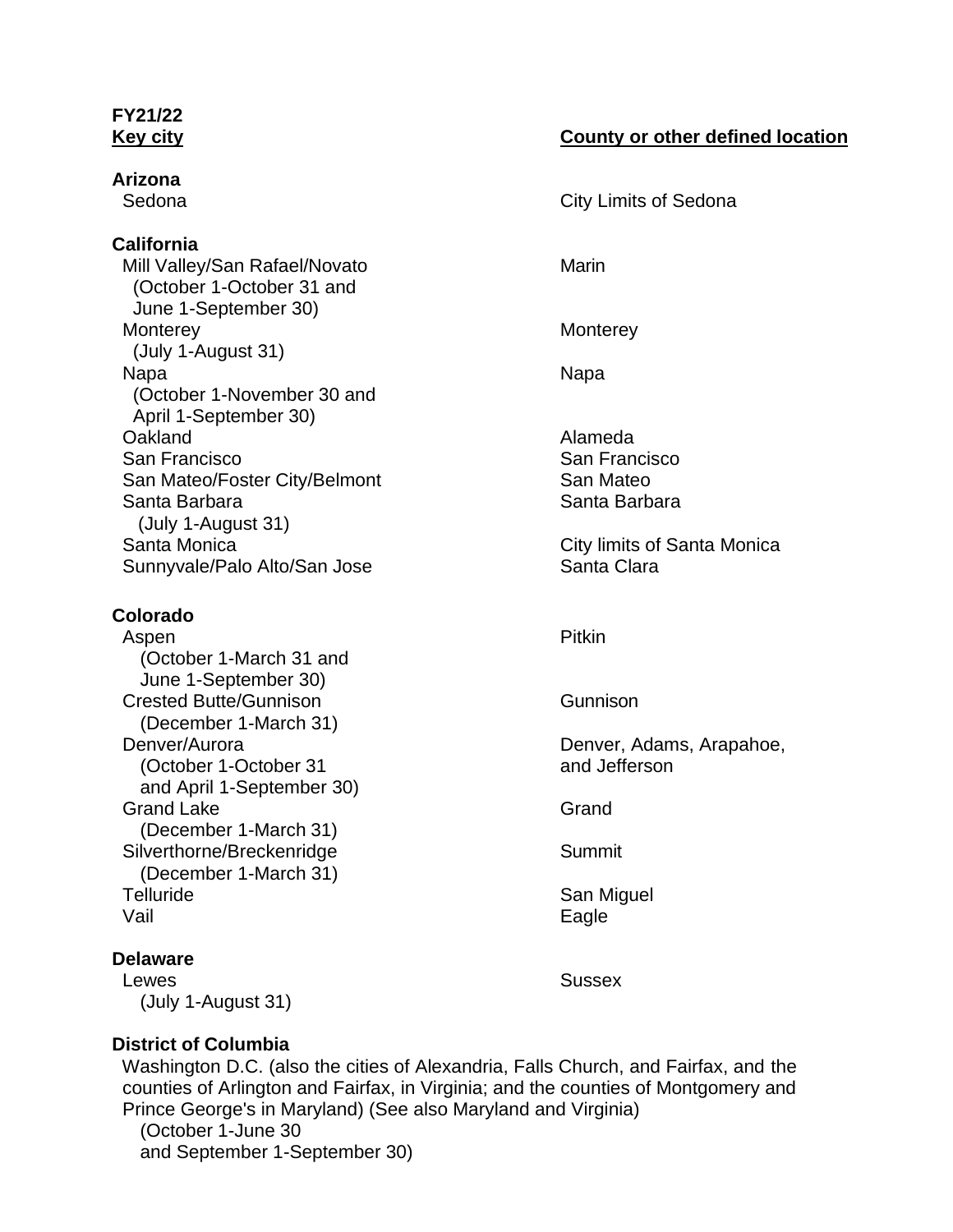| <b>Florida</b>                                        |                       |
|-------------------------------------------------------|-----------------------|
| Boca Raton/Delray Beach/Jupiter                       | Palm Beach and Hendry |
| (December 1-April 30)<br><b>Fort Lauderdale</b>       | <b>Broward</b>        |
| (January 1-April 30)                                  |                       |
| <b>Fort Meyers</b>                                    | Lee                   |
| (February 1-March 31)                                 |                       |
| Fort Walton Beach/De Funiak Springs                   | Okaloosa and Walton   |
| $(June 1-July 31)$<br><b>Key West</b>                 | Monroe                |
| (October 1-July 31)<br>Miami<br>(December 1-March 31) |                       |
|                                                       | Miami-Dade            |
|                                                       |                       |
| <b>Naples</b><br>(February 1-April 30)                | Collier               |
| Vero Beach                                            | <b>Indian River</b>   |
| (December 1-April 30)                                 |                       |
| Georgia                                               |                       |
| Jekyll Island/Brunswick<br>(June 1-July 31)           | Glynn                 |
|                                                       |                       |

#### **Illinois** Chicago Cook and Lake (October 1-November 30 and April 1-September 30)

#### **Maine** Bar Harbor/Rockport **Hancock** and Knox (July 1-August 31)

#### **Maryland**

Ocean City **Worcester** (July 1-August 31)<br>Washington, DC Metro Area (October 1-June 30 and September 1-September 30)

**Massachusetts** (October 1-November 30 and March 1-September 30) Falmouth City limits of Falmouth (July 1-August 31) Hyannis Barnstable less the city of (July 1-August 31) Falmouth Martha's Vineyard **Dukes** Dukes (June 1-September 30) Nantucket Nantucket Nantucket (June 1-September 30)

Montgomery and Prince George's

Suffolk, City of Cambridge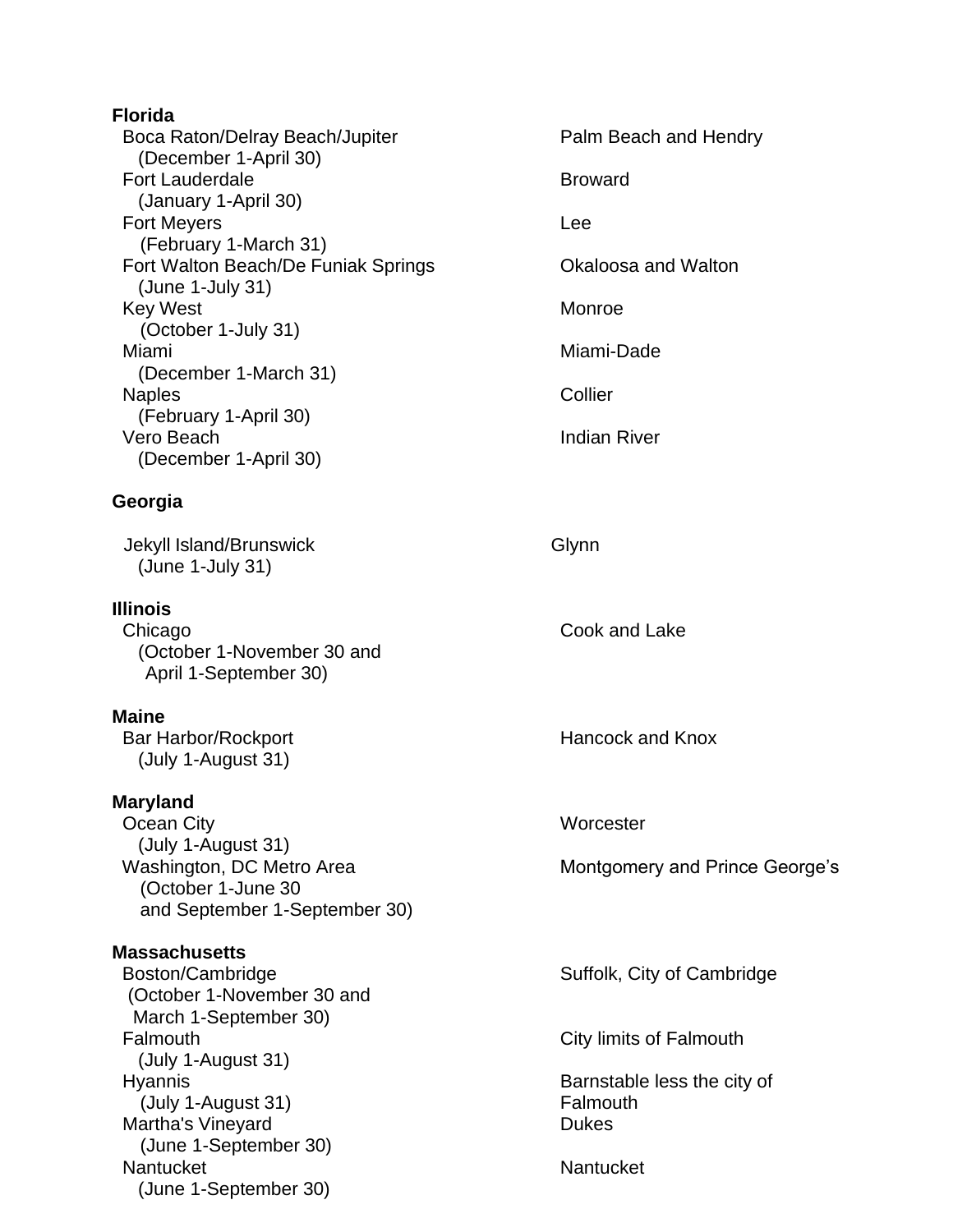| <b>Michigan</b><br>Petoskey<br>(July 1-August 31)<br><b>Traverse City</b><br>(July 1-August 31)                                            | Emmet<br><b>Grand Traverse</b>                                  |
|--------------------------------------------------------------------------------------------------------------------------------------------|-----------------------------------------------------------------|
| <b>Montana</b><br><b>Big Sky/West Yellowstone/Gardiner</b><br>(June 1-September 30)                                                        | <b>Gallatin and Park</b>                                        |
| <b>New Mexico</b><br>Carlsbad                                                                                                              | Eddy                                                            |
| <b>New York</b><br><b>Lake Placid</b><br>(July 1-August 31)<br><b>New York City</b><br>(October 1-December 31 and<br>March 1-September 30) | <b>Essex</b><br>Bronx, Kings, New York, Queens,<br>and Richmond |
| Oregon<br>Portland<br>(October 1-October 31 and<br>June 1-September 30)<br>Seaside<br>(July 1-August 31)                                   | Multnomah<br>Clatsop                                            |
| Pennsylvania<br>Hershey<br>(June 1-August 31)<br>Philadelphia<br>(October 1-November 30 and<br>September 1-September 30)                   | Hershey<br>Philadelphia                                         |
| <b>Rhode Island</b><br>Jamestown/Middletown/Newport<br>(June 1-August 31)                                                                  | Newport                                                         |
| <b>South Carolina</b><br>Charleston<br>(October 1-October 31 and<br>March 1-September 30)                                                  | Charleston, Berkeley, and<br><b>Dorchester</b>                  |
| <b>Tennessee</b><br><b>Nashville</b>                                                                                                       | Davidson                                                        |
| <b>Texas</b><br>Midland/Odessa<br>Pecos                                                                                                    | Midland, Andrews, Ector, and<br><b>Martin</b><br><b>Reeves</b>  |